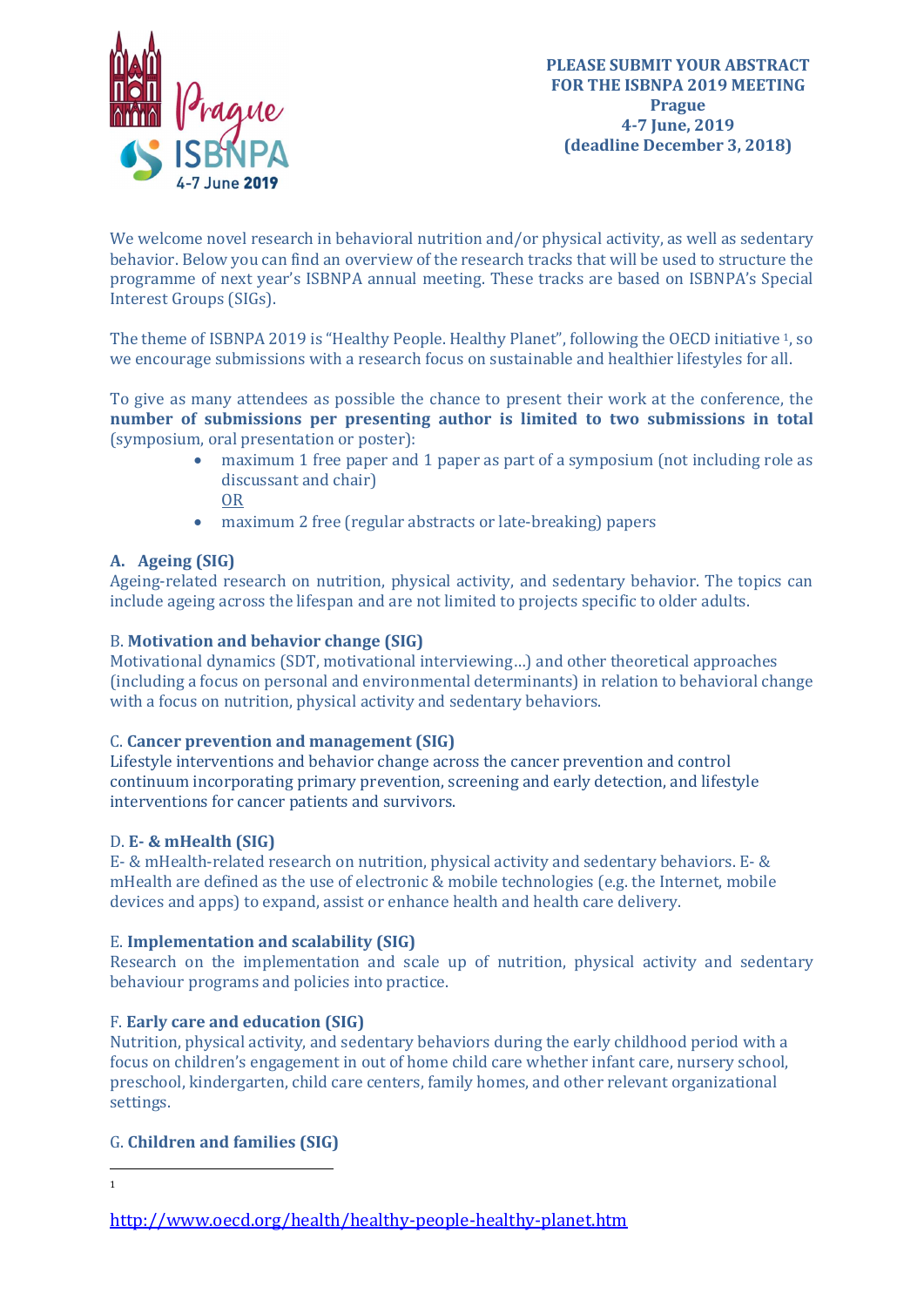

Research on obesity, nutrition, physical activity, and sedentary behaviors in children and parents. The main objective is to advance understanding of the complex associations of these behaviors with health outcomes and their biological, environmental, psychological and social determinants.

# H. Policies and environments (SIG)

Policy and environment research to improve nutrition, physical activity, and sedentary behaviors, including measurement, monitoring, evaluation, stimulation of action and advocacy efforts, definition, dissemination and translation of current and future research in this area.

### I. Socio-economic inequalities (SIG)

Research on socioeconomic inequalities in nutrition, physical activity and sedentary behaviors.

#### J. Assessment and Methodologies in Behavioral Nutrition and Physical Activity

Research on intervention development and evaluation frameworks, research methods and measurement innovations, and statistical innovations (e.g. EMA, MLM)

#### K. Disease prevention and management

Research on chronic diseases (e.g. obesity, cardiovascular diseases, diabetes), well-being, quality of Life, mental health and eating disorders.

#### L. Other

Other topics such as research translation, special populations (e.g. migrants, refugees), pregnancy and early motherhood, developmental origins of health and disease, and health professionals' training, ethical issues, education (e.g. physical education).

If you have any questions about the submission process or have problems entering your submission, please contact isbnpa2019secretariat@venuewest.com or executivedirector@isbnpa.org. For more information on the ISBNPA 2019 meeting, please visit the official ISBNPA 2019 meeting website by clicking here.

The call is open from October 1 to December 3.

### Abstract Guidelines:

- 1. Complete the online form carefully. Please note that incorrectly completed forms will not be considered for review.
- 2. The word limit for the abstract, excluding title and author details, is 350 words. Submissions should adhere to the format detailed below (including headings) as closely as possible.
- 3. To give more attendees the chance to present their work orally, regular orals and short orals are programmed. Oral presentations are allocated 10 minutes for the presentation and 2 minutes for discussion. Short oral presentations are allocated 5 minutes for the presentation time and 2 minutes for discussion.
- 4. Selection of submissions to oral/short oral/posters will be made at the discretion of the Abstract Review Committee. Abstracts submitted for oral presentations may be assigned to short orals, or to poster sessions (electronic or traditional).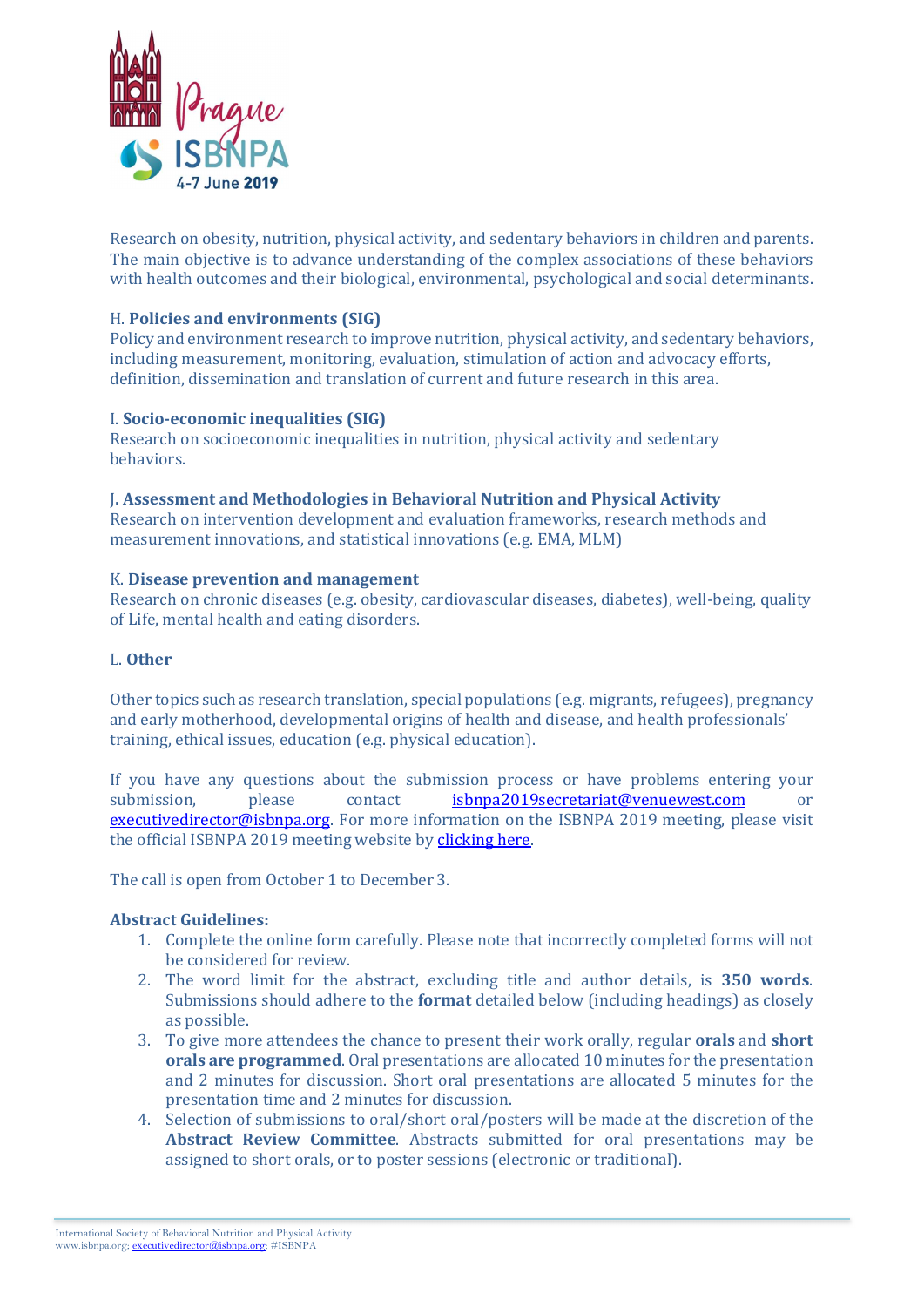

- 5. Please designate the corresponding author(s) after entering each author name (all authors can be designated as corresponding authors). In addition, please designate which author is presenting! 'Presenting' authors are those who will actually present the paper or poster at the conference and MUST attend the conference. 'Corresponding' authors are those who will receive email notices about the submission. If only one of the co-authors is a 'corresponding' author, that author is responsible for communicating abstract submission correspondence to the rest of the co-authors on the paper.
- 6. If there is an unexpected change in the presenter, please contact isbnpa2019secretariat@venuewest.com or executivedirector@isbnpa.org by April 19, 2019. IMPORTANT: If the presenting author is not registered in the conference, and full registration fee payment is not received by this date (April 19, 2019, the presentation will be automatically removed from the program with no further notice.
- 7. Before submitting, you will be given the opportunity to review all of the information you have provided.
- 8. You will be notified by email upon receipt of your abstract. Decisions regarding abstract acceptance will be sent to you by February 28, 2019, after completion of the review process. No information regarding acceptance will be available before that date.
- 9. Once submitted, your abstract will be assigned a unique **tracking number**. Please include this number in any correspondence with ISBNPA regarding your submission.

Any requests to withdraw a submission must be made in writing and no later than April 19, 2019 to isbnpa2019secretariat@venuewest.com or executivedirector@isbnpa.org.

| Abstract:                |                                                                                                                                                                                                                                                                                                                                                                                                                                                                                                                                                                                             |
|--------------------------|---------------------------------------------------------------------------------------------------------------------------------------------------------------------------------------------------------------------------------------------------------------------------------------------------------------------------------------------------------------------------------------------------------------------------------------------------------------------------------------------------------------------------------------------------------------------------------------------|
|                          | The following information should be included in the content of the abstract.                                                                                                                                                                                                                                                                                                                                                                                                                                                                                                                |
| <b>Purpose:</b>          | State the primary purpose of the study, including the main research<br>questions or hypotheses being addressed, emphasizing what is<br>innovative about this research.                                                                                                                                                                                                                                                                                                                                                                                                                      |
| <b>Methods:</b>          | Quantitative studies should include design, participants, measures and<br>analyses. Qualitative studies should include a reference to the approach<br>being adopted (e.g. discourse analysis, grounded theory) and describe the<br>method of data generation, (e.g. interviews, transcripts of conversations,<br>written accounts). Reviews should include details of the procedures<br>adopted (e.g. literature search, inclusion/exclusion criteria                                                                                                                                       |
| <b>Results/findings:</b> | and methods of analysis). All studies should include details of measures<br>and analyses used.<br>Quantitative studies should include a summary of the results, which<br>should contain numerical data. Qualitative studies should include an<br>indication of the main results of the analysis (e.g. examples of themes,<br>categories, responses, discourses to be reported). Reviews should include<br>a summary of the main findings that will be discussed in the paper. This<br>section should present specific findings, rather than suggesting that<br>'results will be discussed'. |